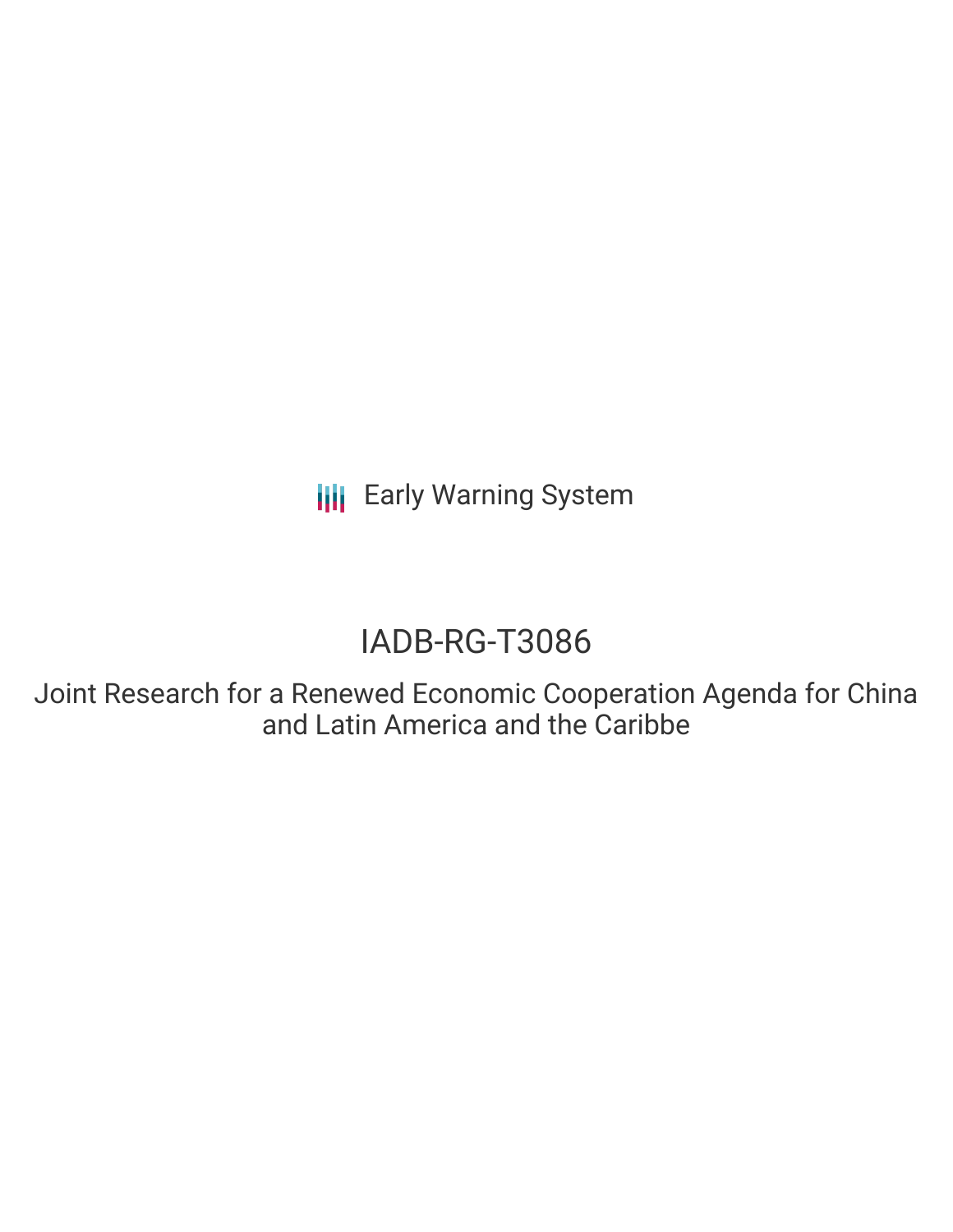

# Early Warning System

#### **Quick Facts**

| <b>Countries</b>               | China                                  |
|--------------------------------|----------------------------------------|
| <b>Financial Institutions</b>  | Inter-American Development Bank (IADB) |
| <b>Status</b>                  | Active                                 |
| <b>Bank Risk Rating</b>        | C                                      |
| <b>Voting Date</b>             | 2017-09-19                             |
| <b>Borrower</b>                | Regional                               |
| <b>Sectors</b>                 | Finance, Technical Cooperation         |
| <b>Investment Type(s)</b>      | Grant                                  |
| <b>Investment Amount (USD)</b> | $$0.23$ million                        |
| <b>Grant Amount (USD)</b>      | $$0.23$ million                        |
| <b>Project Cost (USD)</b>      | $$0.23$ million                        |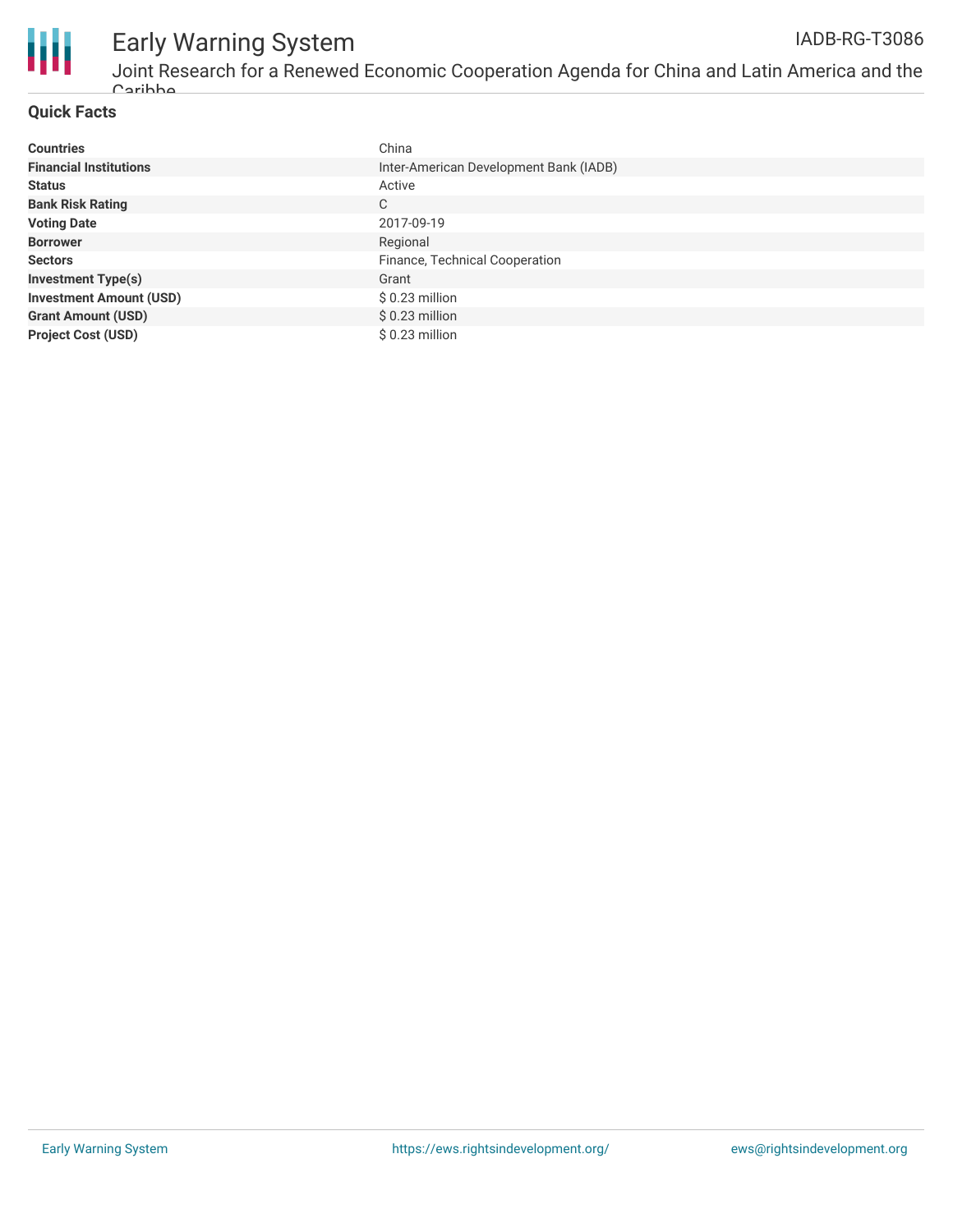

### **Project Description**

The overall objective of this project is to analyze opportunities to strengthen and expand the economic and cooperation agenda between China and LAC countries. The specific objectives are to: (i) establish a joint study group on China-LAC engagement on integration; and (ii) conduct and disseminate applied research and proposals for enhanced cooperation between the two sides.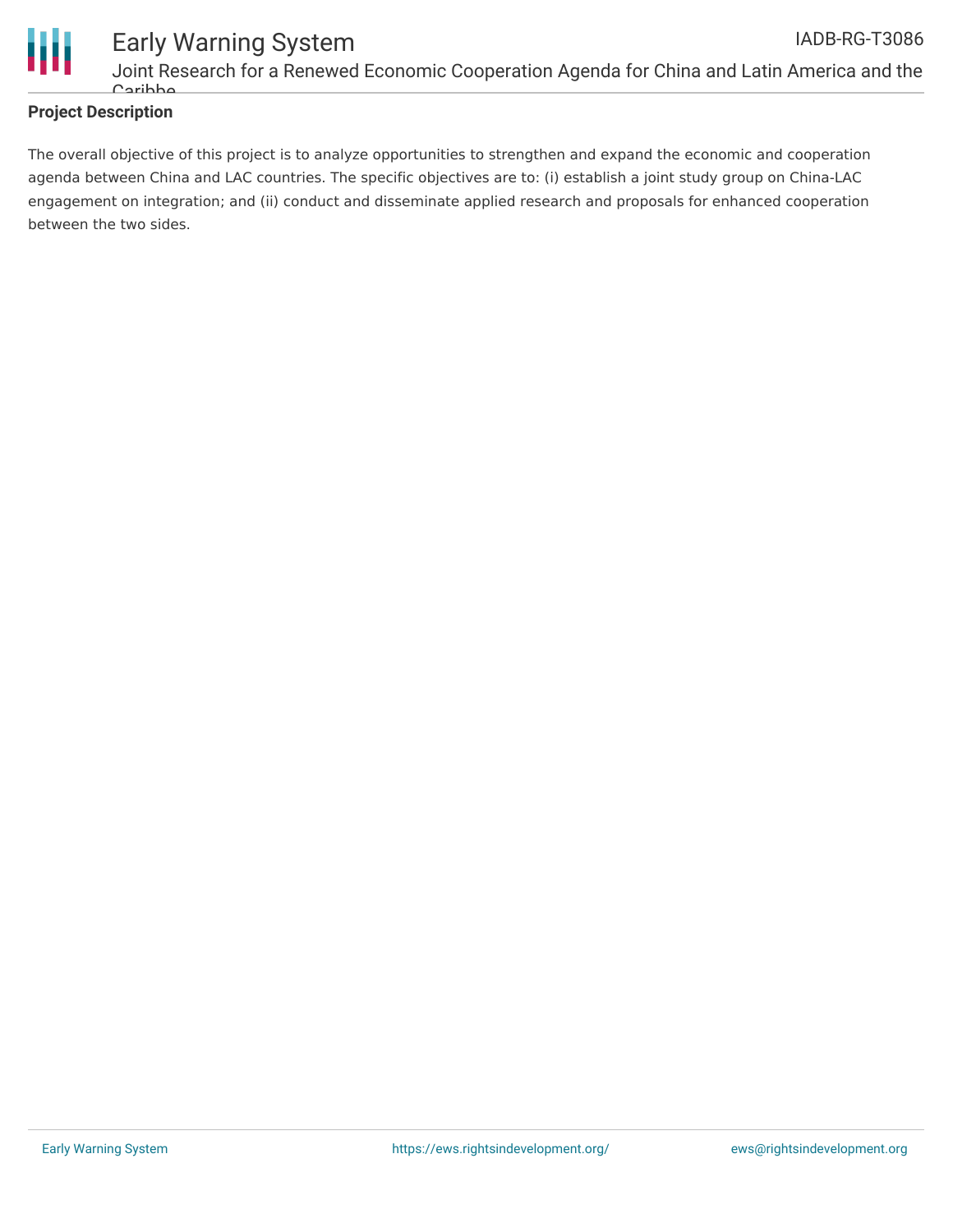

## Early Warning System

#### **Investment Description**

• Inter-American Development Bank (IADB)